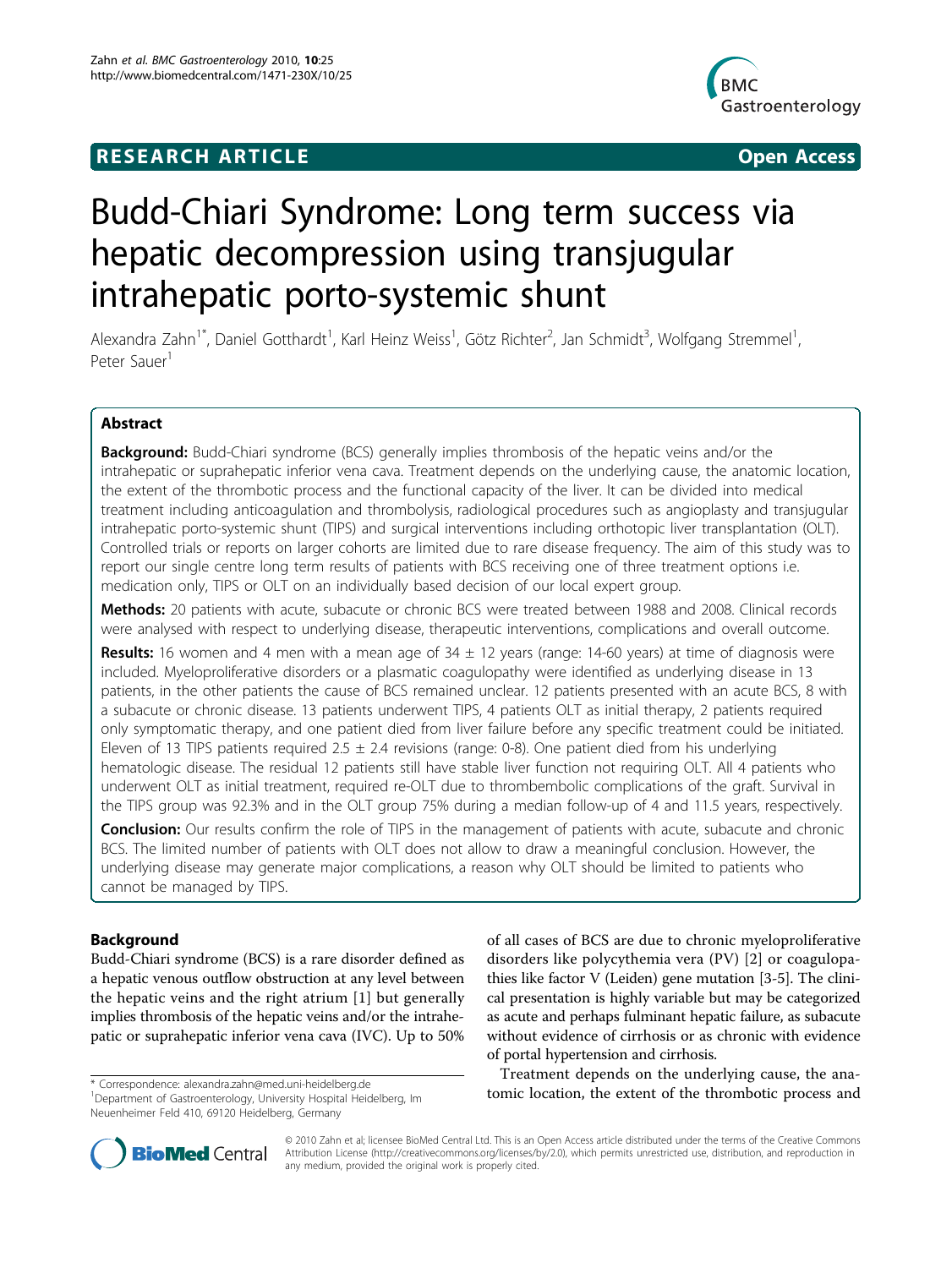the severity of liver disease. Treatment options can be divided into medical treatment including anticoagulation and thrombolysis [[6-8\]](#page-5-0), radiological procedures such as angioplasty [\[9](#page-5-0)] and transjugular intrahepatic porto-systemic shunt (TIPS) [[10](#page-5-0)-[14\]](#page-5-0) and surgical procedures including porto-systemic shunting (PSS) [[15](#page-5-0)-[17\]](#page-5-0) and orthotopic liver transplantation (OLT) [[18,](#page-5-0)[19\]](#page-6-0). Anticoagulation alone is unlikely to lead to sufficient recanalization of occluded vessels, or development of adequate collateral circulation. However, satisfactory long-term survival with only medical therapy has been reported [[6](#page-5-0)[,20](#page-6-0)]. Recent data failed to show a favorable impact of PSS on survival [[17](#page-5-0),[21\]](#page-6-0), while TIPS has shown encouraging results [\[11-13](#page-5-0)[,22](#page-6-0)-[25](#page-6-0)].

This may give rise to redefine the role of OLT which may now be preserved for patients failing TIPS. The present treatment recommendations of BCS [[26,27](#page-6-0)] are not based on randomized studies but on a small number of retrospective studies [[8](#page-5-0),[25](#page-6-0),[27\]](#page-6-0) and one prospective study [[20\]](#page-6-0).

The aim of this single centre retrospective study was to further enlarge the body of patients evaluated with the intention to allow steady optimization of present treatment strategies.

## Methods

## Study design

Patients admitted between 1988 and 2008 with a primary diagnosis of BCS were enrolled into this retrospective analysis. All available medical records especially laboratory data, radiological imaging and procedures, surgical interventions and discharge letters were reviewed. All data at the time of diagnosis and of new treatment were considered. Date of diagnosis was the date of the first investigation when the criteria for diagnosis were fulfilled. BCS was defined following the European network for vascular disorders of the liver (En-Vie) [[28](#page-6-0)] criteria and the last Baveno consensus based on imaging showing an obstructed venous outflow tract [[26](#page-6-0)]. Diagnosis of BCS was made by either Doppler ultrasonography, magnetic resonance imaging or computerized tomography.

Disease severity was defined as acute, subacute or chronic. In contrast to the acute disease, the subacute and chronic forms were assumed to be present for several weeks to more than six months prior to clinical presentation [[29](#page-6-0)].

Different from the last Baveno consensus [[26](#page-6-0)] treatment was only partly applied in a stepwise manner. On the basis of radiological imaging and the severity of clinical presentation a decision by an experienced interdisciplinary team concerning adequate treatment was reached. This could either be a medical treatment or a

prompt intervention. If patients did not improve on medical therapy TIPS insertion was performed.

Patients who underwent OLT as initial therapy were not candidates for TIPS. Two patients were transplanted before TIPS had been introduced as a treatment option of BCS, namely in 1988 and 1992. The other patients had cirrhosis with signs of chronic liver failure in terms of hepatic encephalopathy and high bilirubin levels so that liver transplantation was considered essential in these patients.

## Hematological evaluation of hypercoagulable state

To identify a hypercoagulable state as the underlying etiology of BCS each patient received a comprehensive hematological evaluation. The latter was performed stepwise and included antiphospholipid antibodies, homocysteine levels, testing for factor V (Leiden) and prothrombin (20210) mutation, APC resistance, ATIII, protein C and S levels. Patients in whom a myeloproliferative disorder (MPD) like PV or essential thrombocytosis was suspected received a bone marrow biopsy. As our study begun in 1988, not all of our patients were screened for the JAK2V617F mutation.

## TIPS Technique and OLT

All TIPS were created using standard techniques [\[30](#page-6-0)-[32](#page-6-0)] by insertion of Palmaz stents (Johnson and Johnson Interventional Systems, Warren, New Jersey), Wallstents (Schneider, Minneapolis, Minnesota) or covered Viatorr stents (GORE, Flagstaff, AZ). When a hepatic vein remnant was not present the portal vein was punctured directly from the IVC [[30](#page-6-0)]. After the TIPS procedure patients underwent anticoagulation according to the guidelines [[26\]](#page-6-0). Patients underwent control angiography 3 months after TIPS and in addition if shunt dysfunction was suspected. An abdominal ultrasound was performed every 6 months. TIPS dysfunction was defined as an increase in portosystemic gradient above 10 to 12 mmHg and clinical signs of portal hypertension.

In our liver transplantation program the modified piggyback technique by Belghiti [[33](#page-6-0)] has been used as a routine surgical procedure since 2001. Before 2001, the so-called piggyback technique had been applied [[34,35](#page-6-0)].

#### Statistical analysis

Descriptive statistics were provided as mean ± standard deviation (SD) and as range. The cumulative survival probability was estimated by the method described by Kaplan and Meier. All analyses were carried out in Microsoft Excel and SPSS.

The study protocol conformed to the ethical guidelines of the Helsinki Declaration, and was approved by the ethics committee of the University of Heidelberg.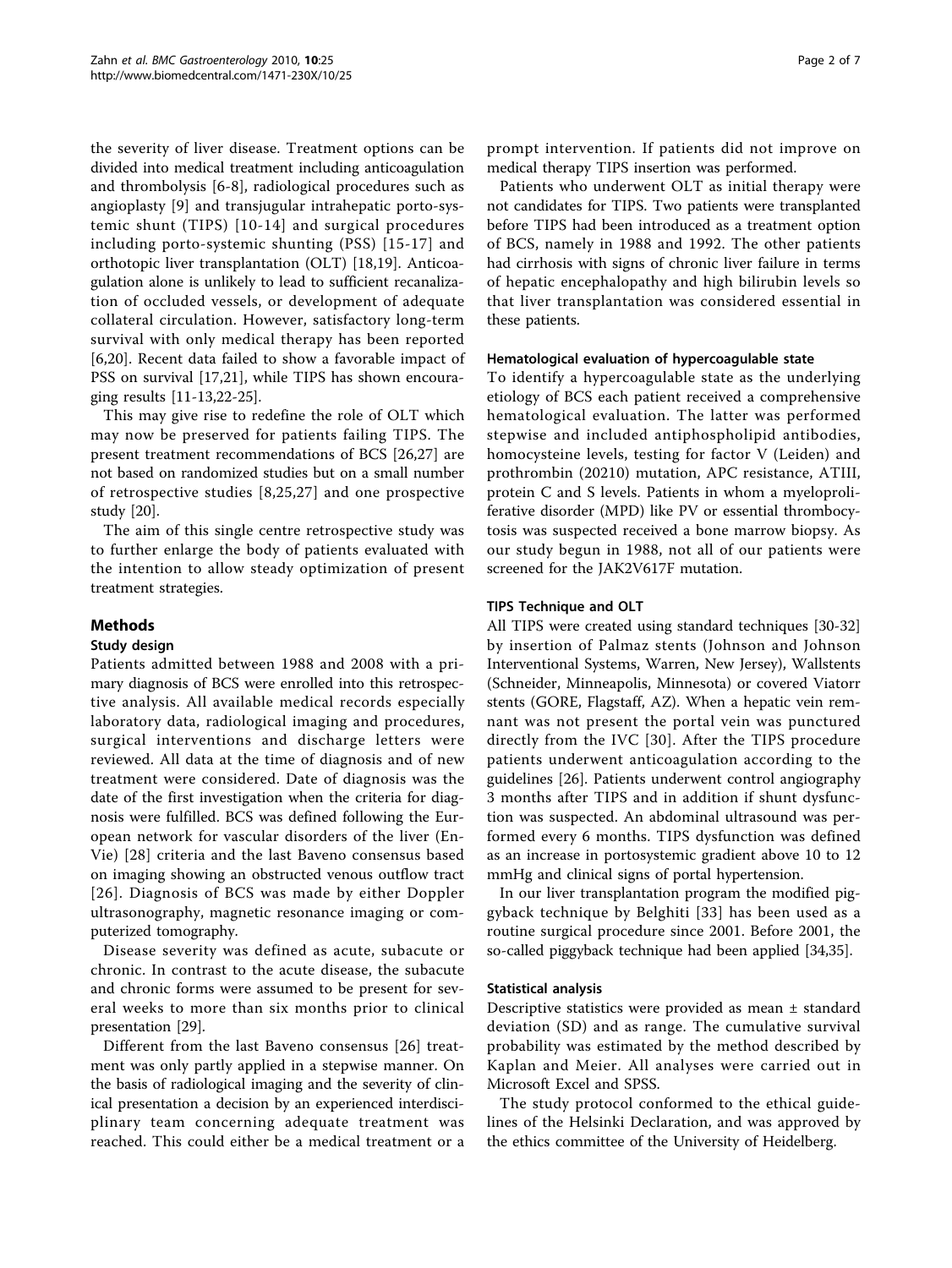#### Results

## Patients characteristics

20 patients, 4 male and 16 female, were included in our study. Patient age ranged from 14 to 60 with a mean age of 34 ± 12 years. Patients characteristics are given in table 1. Myeloproliferative disorders (especially PV) were the cause of BCS in 6 patients, 7 patients had plasmatic coagulation abnormalities, 1 patient took oestrogen medication as a possible underlying hypercoagulable condition and in 6 patients the aetiology of BCS remained unclear. As not all of our patients were screened for the JAK2V617F mutation latent MPD may have been missed in several patients. 12 patients presented with acute BCS, 8 with subacute or chronic disease. 8 patients presented with abdominal pain, 3 with new onset of ascites, 7 with abdominal pain plus new onset of ascites, 1 with gastrointestinal bleeding plus ascites and 1 with acute liver failure.

#### Treatment and outcome

13 patients underwent TIPS (10 women, 3 men) and 4 underwent OLT (3 women, 1 man) as initial therapy. One of the remaining 3 patients died of fulminant liver failure rapidly after the initial diagnosis, the other patients have not had an intervention, yet as their status was stable under a symptomatic anticoagulation therapy. In the TIPS group mean age was  $36 \pm 13$  years (range: 20-60 years) and in the transplant group  $27 \pm 9$  years (range: 14-34 years). 8 of 13 patients in the TIPS group underwent TIPS within one week after the diagnosis of BCS was confirmed, 3 patients underwent TIPS within 1 month, 1 patient within 2 months and in 1 patient time period until TIPS placement was 48 months.

The porto-systemic pressure gradient was lowered by a mean of  $21 \pm 10$  mmHg (range: 6-40 mmHg) in the 13 patients initially treated with TIPS. After a median

|                   | Patient Underlying diagnosis                          | <b>Clinical presentation</b>             | Time of<br>presentation<br>(year) | Time between primary<br>diagnosis and<br>intervention (months) | Relevant<br><b>Comorbidities</b>                          |
|-------------------|-------------------------------------------------------|------------------------------------------|-----------------------------------|----------------------------------------------------------------|-----------------------------------------------------------|
| <b>TIPS Group</b> |                                                       |                                          |                                   |                                                                |                                                           |
| 1                 | Unknown                                               | Abdominal pain                           | 2006                              | $\Omega$                                                       | None                                                      |
| $\overline{2}$    | Polycythemia vera                                     | Ascites                                  | 2004                              | 0                                                              | Thyroidectomy, Schizophrenia                              |
| 3                 | Factor V (Leiden) mutation,<br>protein C deficiency   | Abdominal pain and<br>ascites            | 2005                              | 0                                                              | None                                                      |
| $\overline{4}$    | Unknown                                               | Abdominal pain                           | 1995                              | 0                                                              | Myocardial infarction                                     |
| 5                 | Prothrombin mutation (20210)                          | Ascites                                  | 2002                              | 0                                                              | Myasthenia gravis<br>pseudoparalytica, Basedow<br>disease |
| 6                 | Polycythemia vera                                     | Abdominal pain and<br>ascites            | 1998                              |                                                                | Arterial hypertension                                     |
| 7                 | Polycythemia vera                                     | Abdominal pain and<br>ascites            | 1996                              | 2                                                              | Arterial hypertension, Atrial<br>fibrillation             |
| 8                 | Antiphospholipid antibody<br>syndrome, APC resistance | Abdominal pain                           | 1995                              | 1                                                              | Deep venous thrombosis                                    |
| 9                 | Unknown                                               | Gastrointestinal<br>bleeding and ascites | 2001                              | 1                                                              | None                                                      |
| 10                | Protein C and AT III deficiency                       | Abdominal pain                           | 2005                              | $\Omega$                                                       | None                                                      |
| 11                | APC resistance and AT III<br>deficiency               | Abdominal pain and<br>ascites            | 2004                              | $\Omega$                                                       | Atrial septal defect                                      |
| 12                | Unknown                                               | Abdominal pain                           | 1993                              | 48                                                             | None                                                      |
| 13                | Oestrogen medication                                  | Abdominal pain and<br>ascites            | 2007                              | 0                                                              | None                                                      |
| OLT Group         |                                                       |                                          |                                   |                                                                |                                                           |
|                   | Polycythemia vera                                     | Abdominal pain                           | 1988                              | 12                                                             | None                                                      |
| $\overline{2}$    | Protein C and S deficiency                            | Abdominal pain                           | 2001                              | 48                                                             | None                                                      |
| 3                 | Unknown                                               | Ascites                                  | 2003                              | 36                                                             | Sarcoidosis                                               |
| $\overline{4}$    | Unknown                                               | Abdominal pain and<br>ascites            | 1992                              | 24                                                             | Osteoporosis                                              |
|                   | Non-intervention Group                                |                                          |                                   |                                                                |                                                           |
| 1                 | Myeloproliferative Disorder                           | Acute liver failure                      | 2005                              |                                                                | None                                                      |
| 2                 | Factor V (Leiden) mutation                            | Abdominal pain and<br>ascites            | 2003                              |                                                                | None                                                      |
| 3                 | Essential thrombocythemia                             | Abdominal pain                           | 2003                              |                                                                | None                                                      |

## Table 1 Baseline Characteristics of all Patients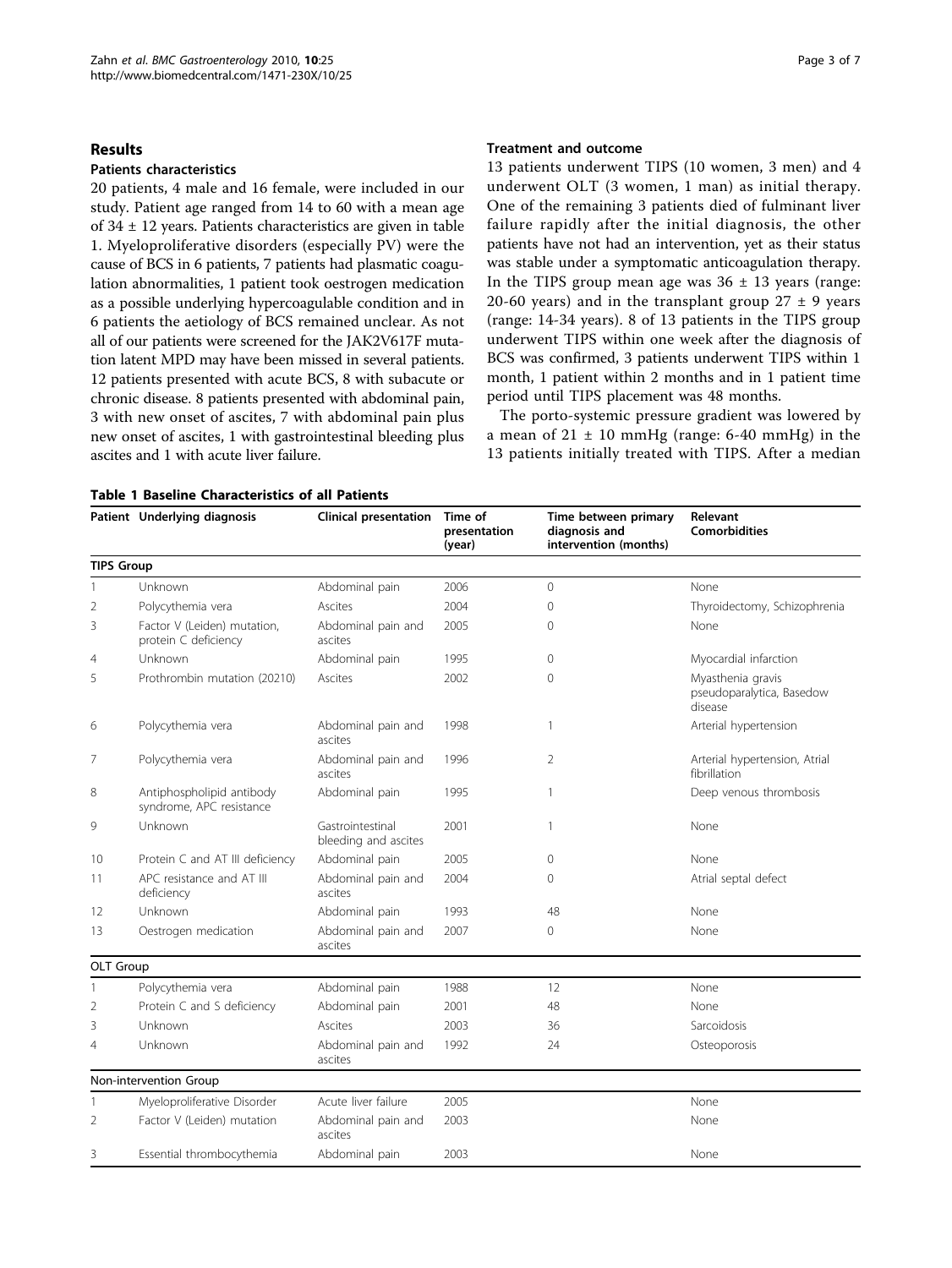| Table 2 Angiographic findings and interventions in the TIPS group |  |  |
|-------------------------------------------------------------------|--|--|
|-------------------------------------------------------------------|--|--|

| Patient | Angiographic findings* | gradient reduction** | Number of<br>additional Revisions | Follow up  |
|---------|------------------------|----------------------|-----------------------------------|------------|
|         | HV, PV, SMV occluded   | $17 \rightarrow 8$   | 2                                 | 2 years    |
| 2       | HV occluded            | $30 \rightarrow 7$   |                                   | 4 years    |
| 3       | HV occluded            | $23 \rightarrow 10$  |                                   | 2 years    |
| 4       | HV occluded            | $29 \rightarrow 12$  |                                   | 12 years   |
| 5       | HV occluded            | $46 \rightarrow 6$   |                                   | 5 years    |
| 6       | HV, PV, IVC occluded   | $35 \rightarrow 6$   | 8                                 | 7 years    |
| 7       | HV occluded            | $32 \rightarrow 6$   | 4                                 | 11 years   |
| 8       | HV occluded            | $25 \rightarrow 10$  |                                   | 3 years    |
| 9       | HV occluded            | $20 \rightarrow 8$   |                                   | 6 years    |
| 10      | HV occluded            | $32 \rightarrow 3$   | $\Omega$                          | 3 years    |
| 11      | HV occluded            | $31 \rightarrow 9$   | 3                                 | 3 years    |
| 12      | HV occluded            | $10 \rightarrow 4$   | 6                                 | 10 years   |
| 13      | HV occluded            | $38 \rightarrow 6$   | 0                                 | $1/2$ year |

\*HV: hepatic veins; PV: portal vein; SMV: superior mesenteric vein; IVC: inferior vena cava

\*\*Numbers indicate original portosystemic pressure gradient followed by post-TIPS gradient in mmHg.

follow-up of 4 years (range: 6 months to 12 years) 11 of these 13 patients (85%) developed TIPS dysfunction requiring reintervention. In most cases TIPS dysfunction was due to thrombosis or pseudointimal hyperplasia and could be managed by dilation. On average,  $2.5 \pm 2.2$ revisions per patient were necessary (range: 0-8) (see table 2). 12 out of 13 patients survived within the follow up period (92%). One patient died in the course of the underlying hematologic disease. After TIPS placement no patient developed clinical relevant hepatic encephalopathy. None of the patients in the TIPS group had to undergo OLT subsequently.

After a mean of  $30 \pm 13$  months after diagnosis (range: 12-48 months) patients in the transplant group underwent OLT. Each patient who underwent OLT as initial therapy, had to undergo re-OLT. The first patient had retransplantation within a few days because of portal vein thrombosis and graft failure. Today, 20 years after re-OLT she is still alive and has an excellent graft function. The second patient had to undergo 2 retransplantations. She had ischemic cholangiopathy in all explants and in the second explant ischemic cholangiopathy in relation with arterial thrombosis was found, histologically. The patient died due to septic complications 3 months after the third OLT. The third patient also had retransplantation within a few days because of vascular obliteration of the hepatic artery and a necrosis of the common bile duct. This patient is still alive without further complications. The fourth patient had to undergo retransplantation 9 months after initial OLT because of ischemic graft failure. She is still alive 15 years after OLT without limitations. Although no recurrence of BCS in the transplants has been detected, each patient in the transplant group suffered from various

thrombotic complications. Within the observation period 3 out of 4 patients survived (75%).

The overall probability of survival on an intention to treat basis for the whole cohort of 20 patients with BCS was 72.6% after a median follow-up of 5 years (range: 0 to 20 years), (see figure [1\)](#page-4-0).

#### **Discussion**

In this study, we assessed the clinical course and long term outcome of patients with BCS referred to our university hospital analysing the data of all patients admitted with a primary diagnosis of BCS between 1988 and 2008.

Sequential use of increasingly invasive procedures based upon the clinical response has been recommended for the treatment of BCS [\[8,](#page-5-0)[25,27\]](#page-6-0). In one study in 14 patients, treated with diuretics and anticoagulation alone, a mortality rate of 86% during a period of 6 months was reported [[36](#page-6-0)], however acceptable long term survival rates with only medical therapy has been reported in other trials [[37\]](#page-6-0). Surprisingly, in the recently published first prospective study [\[20](#page-6-0)] nearly 50% of the patients were managed conservatively, too. But there may be limitations of this study; on the one hand the study was not restricted to patients with severe disease and on the other hand the median follow-up was only 17 months. In our present trial only 2 patients have not had an invasive therapeutic procedure and are still without clinical symptoms under anticoagulation therapy. Both patients have incomplete hepatic venous outflow obstruction and presented with chronic or subacute BCS. In addition, in one of these two patients the follow-up period of half a year is relatively short. On the basis of this very limited experience, we may confirm the value of medical treatment alone in patients with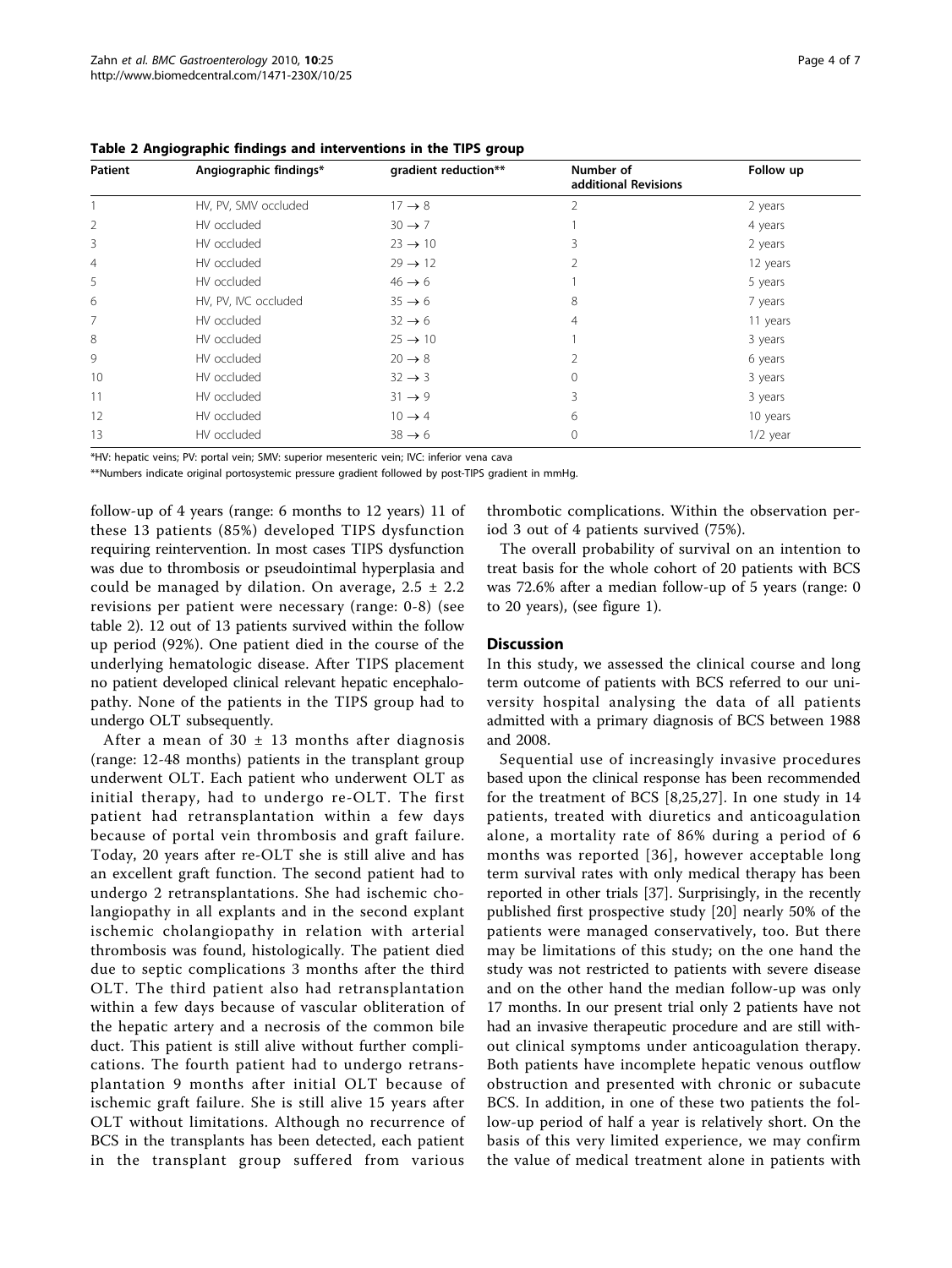<span id="page-4-0"></span>

limited disease. In contrast, in the patients with severe disease or symptomatic cirrhosis, medical treatment was not effective and interventional treatment (TIPS) or transplantation had to be applied.

Different from the last Baveno consensus [[26](#page-6-0)] treatment was only partly applied in a stepwise manner. On the basis of radiological imaging and the severity of clinical presentation a decision concerning adequate treatment was reached. In our collective 13 patients underwent TIPS as initial therapy. In the follow-up, one patient died in the course of the underlying hematologic disease so that an overall survival of 92% was achieved. In all patients transplantation could be avoided. Similar 5 year transplant free survival rates between 77 and 100% after TIPS were observed in other studies [[11-13](#page-5-0),[22-25](#page-6-0)]. These results seem to justify primary TIPS treatment in patients with severe disease without awaiting failure of a previous treatment step. Both the high survival and the prevention of OLT in the patients initially treated with TIPS demonstrate an advantage over a stepwise strategy recommended by Baveno and applied in the study by Plessier et al. [[8\]](#page-5-0). Although, the latter found high survival rates using therapeutic procedures by order of increasing invasiveness, the need for transplantation after TIPS was high (38%) compared to our study. This may be due to the fact that TIPS is

more efficient when inserted early. Therefore, our results suggest that TIPS should no longer be considered as a bridge to OLT but as a definitive treatment option in BCS, especially when prompt intervention and a high grade of interventional experience is available. With regard to the current situation of liver donor shortage these results are important.

Although, our protocol involved resumption of anticoagulation immediately after TIPS placement, 85% of our patients had at least one reintervention within a mean follow-up of 6 years. In all these patients TIPS revision was technically successful and effective. However, TIPS dysfunction seems to be a common problem [[38,39\]](#page-6-0). Since, covered stents have a considerable advantage over bare stents with a lower dysfunction rate for the treatment of BCS patients [[40\]](#page-6-0), covered stents should be preferred.

Four patients underwent OLT as initial therapy. Two were transplanted before TIPS had been introduced as a treatment option of BCS and two had cirrhosis with signs of chronic liver failure. Survival following OLT depends upon the underlying cause of BCS and the patients condition at the time of transplantation [[41\]](#page-6-0). A large series with 510 patients [\[42\]](#page-6-0) found a 3 year patient survival of 85% after introduction of the Model for End-Stage Liver Disease (MELD) score versus a 3 year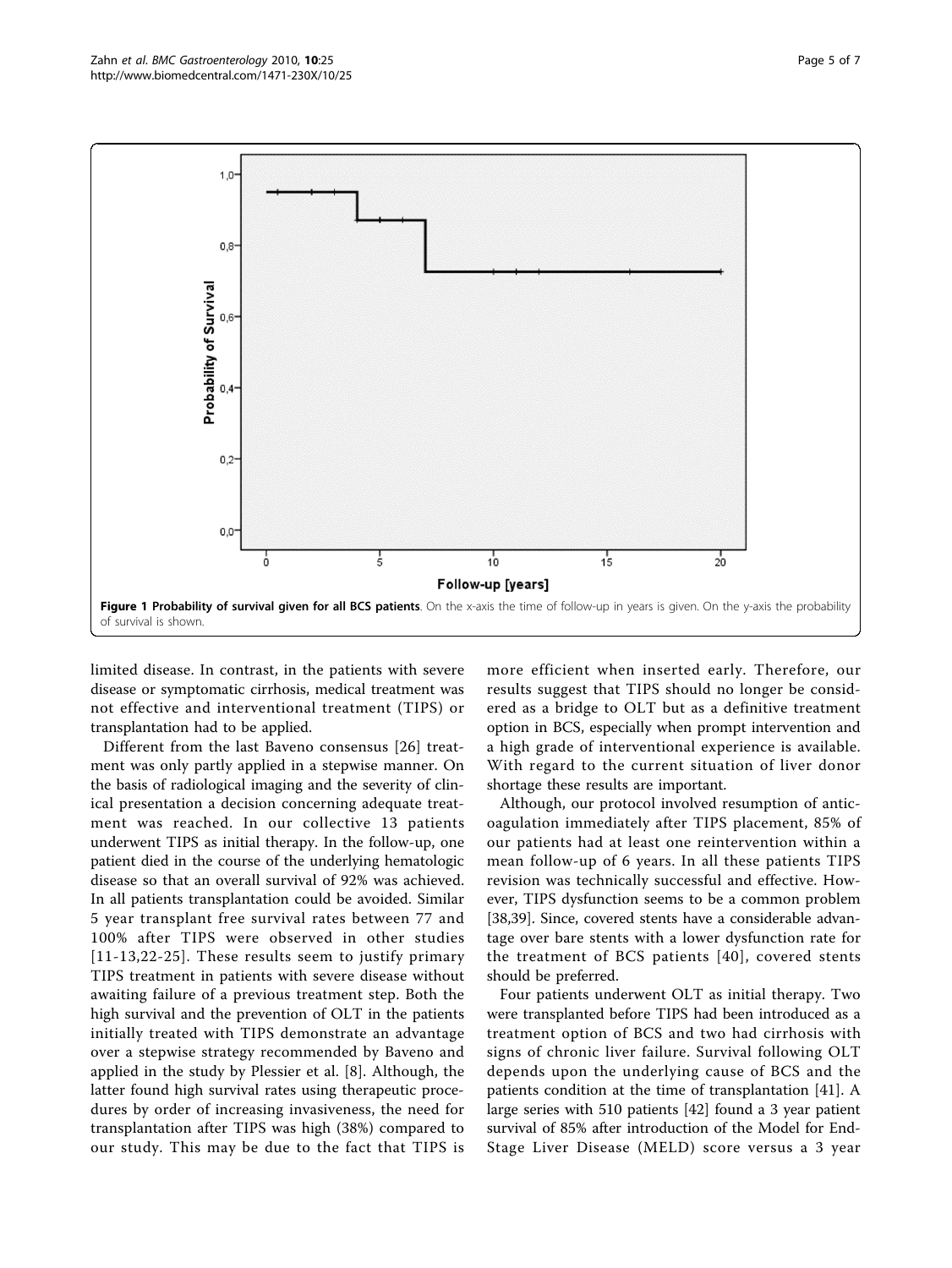<span id="page-5-0"></span>patient survival of 73% in the pre-MELD era. In two other studies [[41,43](#page-6-0)] 10 year survival rates were reported between 69 and 68%, respectively. It has been suggested, that the outcome of OLT in BCS patients does not differ from that of other etiologies of liver failure when adequate longterm anticoagulation is administered [\[44](#page-6-0)]. Even in patients with myeloproliferative diseases survival rates are similar to those in patients with other underlying etiologies [\[41\]](#page-6-0). Although, the number of patients transplanted in the present trial does not allow any conclusions on survival, the overall survival rate of 75% during a mean follow-up period of 11 years is comparable to the reported results.

Each patient who underwent OLT as initial therapy, had to undergo re-OLT, which is one of the most important results of our study. All patients had graft failure due to thrombotic or vascular complications. These complications have been described in other series and severe thrombotic complications occurred despite routine early posttransplantation anticoagulation [8[,41](#page-6-0)]. In accordance to other reports, these findings support the concept that aggressive anticoagulation as early as possible may reduce the risk of thrombembolic complications as well as the late recurrence of BCS after OLT [[41,43\]](#page-6-0).

However, it seems likely, that in some cases thrombembolic complications will not be preventable, despite of aggressive anticoagulation as observed in one patient in our series.

#### Conclusion

In conclusion, therapy for BCS usually requires TIPS or OLT. The treatment modality is dependent on duration of illness, extent of thrombosis and degree of liver dysfunction. TIPS is successful as initial therapy as it promotes clinical improvement in the long run even though shunt revisions are generally needed. In the present study the necessity of subsequent OLT was remarkably low and thus TIPS could be regarded as definitive treatment option in BCS. OLT in BCS is associated with an increased risk of thrombembolic complications and early graft failure in spite of consequent anticoagulation therapy.

#### Author details

<sup>1</sup>Department of Gastroenterology, University Hospital Heidelberg, Im Neuenheimer Feld 410, 69120 Heidelberg, Germany. <sup>2</sup>Department of Diagnostic Radiology, University Hospital Heidelberg, Im Neuenheimer Feld 110, 69120 Heidelberg, Germany. <sup>3</sup>Department of Surgery, University Hospital Heidelberg, Im Neuenheimer Feld 110, 69120 Heidelberg, Germany.

#### Authors' contributions

AZ contributed substantially to the design of the study, performed data collection, data analysis and wrote the paper. DG contributed to the data collection and analysis. KHW contributed to the data collection and analysis. GR performed the radiological interventions, contributed to the data

collection and analysis. JS contributed to the data collection and analysis concerning the transplant patients. WS contributed substantially to the design of the study and to the interpretation of data. PS developed the original idea of the study, was involved in data analysis and reviewed the manuscript finally. All authors read and approved the final manuscript.

#### Competing interests

The authors declare that they have no competing interests.

#### Received: 7 July 2009

Accepted: 1 March 2010 Published: 1 March 2010

#### References

- 1. Menon KV, Shah V, Kamath PS: [The Budd-Chiari syndrome.](http://www.ncbi.nlm.nih.gov/pubmed/14762185?dopt=Abstract) N Engl J Med 2004, 350(6):578-585.
- 2. Valla DC: [Hepatic vein thrombosis \(Budd-Chiari syndrome\).](http://www.ncbi.nlm.nih.gov/pubmed/11928075?dopt=Abstract) Semin Liver Dis 2002, 22(1):5-14.
- 3. Denninger MH, Beldjord K, Durand F, Denie C, Valla D, Guillin MC: [Budd-](http://www.ncbi.nlm.nih.gov/pubmed/7861904?dopt=Abstract)[Chiari syndrome and factor V Leiden mutation.](http://www.ncbi.nlm.nih.gov/pubmed/7861904?dopt=Abstract) Lancet 1995, 345(8948):525-526.
- 4. Hoffman R, Nimer A, Lanir N, Brenner B, Baruch Y: [Budd-Chiari syndrome](http://www.ncbi.nlm.nih.gov/pubmed/10071347?dopt=Abstract) [associated with factor V leiden mutation: a report of 6 patients.](http://www.ncbi.nlm.nih.gov/pubmed/10071347?dopt=Abstract) Liver Transpl Surg 1999, 5(2):96-100.
- 5. Deltenre P, Denninger MH, Hillaire S, Guillin MC, Casadevall N, Briere J, Erlinger S, Valla DC: [Factor V Leiden related Budd-Chiari syndrome.](http://www.ncbi.nlm.nih.gov/pubmed/11156651?dopt=Abstract) Gut 2001, 48(2):264-268.
- 6. Slakey DP, Klein AS, Venbrux AC, Cameron JL: [Budd-Chiari syndrome:](http://www.ncbi.nlm.nih.gov/pubmed/11303134?dopt=Abstract) [current management options.](http://www.ncbi.nlm.nih.gov/pubmed/11303134?dopt=Abstract) Ann Surg 2001, 233(4):522-527.
- 7. Raju GS, Felver M, Olin JW, Satti SD: [Thrombolysis for acute Budd-Chiari](http://www.ncbi.nlm.nih.gov/pubmed/8651186?dopt=Abstract) [syndrome: case report and literature review.](http://www.ncbi.nlm.nih.gov/pubmed/8651186?dopt=Abstract) Am J Gastroenterol 1996, 91(6):1262-1263.
- 8. Plessier A, Sibert A, Consigny Y, Hakime A, Zappa M, Denninger MH, Condat B, Farges O, Chagneau C, de Ledinghen V, et al: [Aiming at minimal](http://www.ncbi.nlm.nih.gov/pubmed/17058215?dopt=Abstract) [invasiveness as a therapeutic strategy for Budd-Chiari syndrome.](http://www.ncbi.nlm.nih.gov/pubmed/17058215?dopt=Abstract) Hepatology 2006, 44(5):1308-1316.
- 9. Fisher NC, McCafferty I, Dolapci M, Wali M, Buckels JA, Olliff SP, Elias E: [Managing Budd-Chiari syndrome: a retrospective review of](http://www.ncbi.nlm.nih.gov/pubmed/10075967?dopt=Abstract) [percutaneous hepatic vein angioplasty and surgical shunting.](http://www.ncbi.nlm.nih.gov/pubmed/10075967?dopt=Abstract) Gut 1999, 44(4):568-574.
- 10. Venbrux AC, Mitchell SE, Savander SJ, Lund GB, Trerotola SO, Newman JS, Klein AS, Mitchell MC, Rosch J, Uchida BT, et al: [Long-term results with the](http://www.ncbi.nlm.nih.gov/pubmed/8054738?dopt=Abstract) [use of metallic stents in the inferior vena cava for treatment of Budd-](http://www.ncbi.nlm.nih.gov/pubmed/8054738?dopt=Abstract)[Chiari syndrome.](http://www.ncbi.nlm.nih.gov/pubmed/8054738?dopt=Abstract) J Vasc Interv Radiol 1994, 5(3):411-416.
- 11. Ganger DR, Klapman JB, McDonald V, Matalon TA, Kaur S, Rosenblate H, Kane R, Saker M, Jensen DM: [Transjugular intrahepatic portosystemic](http://www.ncbi.nlm.nih.gov/pubmed/10086638?dopt=Abstract) [shunt \(TIPS\) for Budd-Chiari syndrome or portal vein thrombosis: review](http://www.ncbi.nlm.nih.gov/pubmed/10086638?dopt=Abstract) [of indications and problems.](http://www.ncbi.nlm.nih.gov/pubmed/10086638?dopt=Abstract) Am J Gastroenterol 1999, 94(3):603-608.
- 12. Molmenti EP, Segev DL, Arepally A, Hong J, Thuluvath PJ, Rai R, Klein AS: [The utility of TIPS in the management of Budd-Chiari syndrome.](http://www.ncbi.nlm.nih.gov/pubmed/15912047?dopt=Abstract) Ann Surg 2005, 241(6):978-981, discussion 982-973.
- 13. Eapen CE, Velissaris D, Heydtmann M, Gunson B, Olliff S, Elias E: [Favourable](http://www.ncbi.nlm.nih.gov/pubmed/16174658?dopt=Abstract) [medium term outcome following hepatic vein recanalisation and/or](http://www.ncbi.nlm.nih.gov/pubmed/16174658?dopt=Abstract) [transjugular intrahepatic portosystemic shunt for Budd Chiari syndrome.](http://www.ncbi.nlm.nih.gov/pubmed/16174658?dopt=Abstract) Gut 2006, 55(6):878-884.
- 14. Blum U, Rossle M, Haag K, Ochs A, Blum HE, Hauenstein KH, Astinet F, Langer M: [Budd-Chiari syndrome: technical, hemodynamic, and clinical](http://www.ncbi.nlm.nih.gov/pubmed/7480760?dopt=Abstract) [results of treatment with transjugular intrahepatic portosystemic shunt.](http://www.ncbi.nlm.nih.gov/pubmed/7480760?dopt=Abstract) Radiology 1995, 197(3):805-811.
- 15. Orloff MJ, Daily PO, Orloff SL, Girard B, Orloff MS: [A 27-year experience](http://www.ncbi.nlm.nih.gov/pubmed/10973384?dopt=Abstract) [with surgical treatment of Budd-Chiari syndrome.](http://www.ncbi.nlm.nih.gov/pubmed/10973384?dopt=Abstract) Ann Surg 2000, 232(3):340-352.
- 16. Hemming AW, Langer B, Greig P, Taylor BR, Adams R, Heathcote EJ: [Treatment of Budd-Chiari syndrome with portosystemic shunt or liver](http://www.ncbi.nlm.nih.gov/pubmed/8554136?dopt=Abstract) [transplantation.](http://www.ncbi.nlm.nih.gov/pubmed/8554136?dopt=Abstract) Am J Surg 1996, 171(1):176-180, discussion 180-171..
- 17. Murad SD, Valla DC, de Groen PC, Zeitoun G, Hopmans JA, Haagsma EB, van Hoek B, Hansen BE, Rosendaal FR, Janssen HL: [Determinants of](http://www.ncbi.nlm.nih.gov/pubmed/14768004?dopt=Abstract) [survival and the effect of portosystemic shunting in patients with Budd-](http://www.ncbi.nlm.nih.gov/pubmed/14768004?dopt=Abstract)[Chiari syndrome.](http://www.ncbi.nlm.nih.gov/pubmed/14768004?dopt=Abstract) Hepatology 2004, 39(2):500-508.
- 18. Srinivasan P, Rela M, Prachalias A, Muiesan P, Portmann B, Mufti GJ, Pagliuca A, O'Grady J, Heaton N: [Liver transplantation for Budd-Chiari](http://www.ncbi.nlm.nih.gov/pubmed/11923703?dopt=Abstract) [syndrome.](http://www.ncbi.nlm.nih.gov/pubmed/11923703?dopt=Abstract) Transplantation 2002, 73(6):973-977.